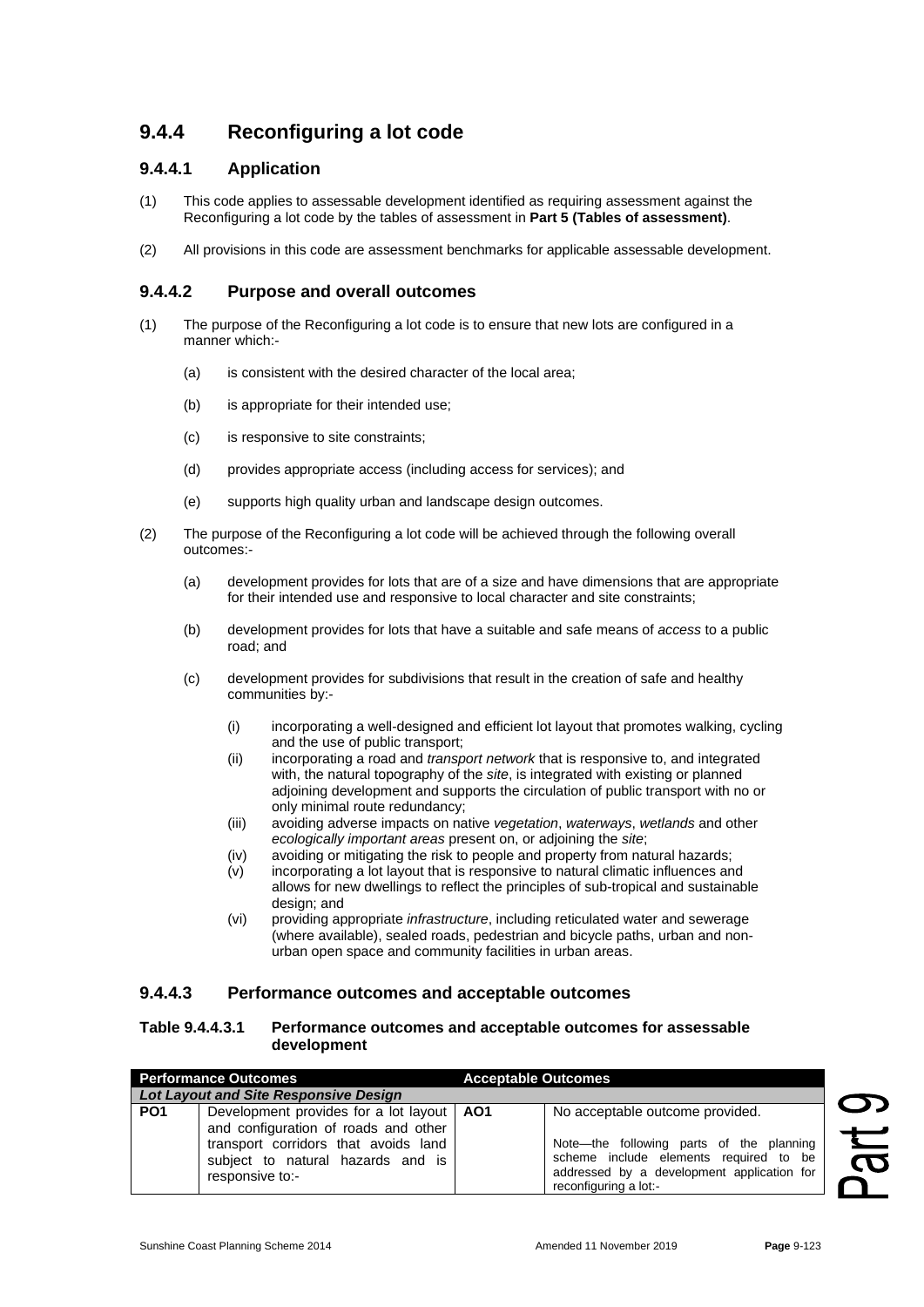| <b>Performance Outcomes</b><br>(f)<br>PO <sub>2</sub><br>land                                                                                                                                                   | (a) the setting of the site within an<br>urban or non-urban context;<br>(b) any natural environmental values<br>hazards<br>or<br>present<br>on,<br>or<br>adjoining the site;<br>(c) any places of cultural heritage<br>significance or character areas<br>present on, or adjoining the site;<br>(d) any important landmarks, views,<br>vistas or other areas of high<br>scenic quality present on, or able<br>to be viewed from, the site;<br>(e) any natural economic resources<br>present on, adjoining or near the<br>site; and<br>sub-tropical<br>and<br>sustainable<br>design in terms of the orientation<br>of lots, the provision of water<br>cycle <i>infrastructure</i><br>and<br>the<br>incorporation of landscapes that<br>are complementary to existing<br>vegetation within<br>native<br>the<br>subdivision.                                                                                                                                                                                                                                                                                                                                                                                                 | <b>Acceptable Outcomes</b> | (a) Part 7 (Local plan codes),<br>which<br>identifies local planning requirements for<br>local plan areas;<br>(b) Part 8 (Overlays), which identifies<br>development constraints and valuable<br>resources; and<br>(c) Part 10 (Other plans), which identifies<br>structure planning and other requirements<br>for declared master plan areas.<br>Note-the Council may require submission of a<br>local area structure plan for a site exceeding 10<br>hectares in area, or a development involving<br>the creation of 50 or more new lots, so as to<br>demonstrate compliance with Performance<br>Outcome PO1. |
|-----------------------------------------------------------------------------------------------------------------------------------------------------------------------------------------------------------------|---------------------------------------------------------------------------------------------------------------------------------------------------------------------------------------------------------------------------------------------------------------------------------------------------------------------------------------------------------------------------------------------------------------------------------------------------------------------------------------------------------------------------------------------------------------------------------------------------------------------------------------------------------------------------------------------------------------------------------------------------------------------------------------------------------------------------------------------------------------------------------------------------------------------------------------------------------------------------------------------------------------------------------------------------------------------------------------------------------------------------------------------------------------------------------------------------------------------------|----------------------------|-----------------------------------------------------------------------------------------------------------------------------------------------------------------------------------------------------------------------------------------------------------------------------------------------------------------------------------------------------------------------------------------------------------------------------------------------------------------------------------------------------------------------------------------------------------------------------------------------------------------|
|                                                                                                                                                                                                                 |                                                                                                                                                                                                                                                                                                                                                                                                                                                                                                                                                                                                                                                                                                                                                                                                                                                                                                                                                                                                                                                                                                                                                                                                                           |                            |                                                                                                                                                                                                                                                                                                                                                                                                                                                                                                                                                                                                                 |
|                                                                                                                                                                                                                 |                                                                                                                                                                                                                                                                                                                                                                                                                                                                                                                                                                                                                                                                                                                                                                                                                                                                                                                                                                                                                                                                                                                                                                                                                           |                            |                                                                                                                                                                                                                                                                                                                                                                                                                                                                                                                                                                                                                 |
|                                                                                                                                                                                                                 | Lot Layout and Neighbourhood/Estate Design                                                                                                                                                                                                                                                                                                                                                                                                                                                                                                                                                                                                                                                                                                                                                                                                                                                                                                                                                                                                                                                                                                                                                                                |                            |                                                                                                                                                                                                                                                                                                                                                                                                                                                                                                                                                                                                                 |
| (f)<br>(i)<br>(i)<br>(k) maximises the number of lots that<br>have exposure to favourable solar<br>orientation for future dwellings;<br>avoids the sporadic or out-of-<br>(I)<br>sequence creation of lots; and | Development provides for a lot layout,<br>and<br>infrastructure<br>use<br>configuration that:-<br>(a) provides for an efficient land use<br>pattern;<br>(b) effectively<br>connects<br>and<br>integrates the site with existing or<br>planned<br>development<br>on<br>adjoining sites;<br>(c) provides<br>efficient<br>for<br>the<br>of<br>pedestrians,<br>movement<br>cyclists, public transport and<br>private motor vehicles, in that<br>order of priority;<br>(d) provides for moderate and large<br>size developments to<br>have<br>multiple access points;<br>legible<br>(e) creates<br>and<br>interconnected movement<br>and<br>open space networks;<br>provides defined edges to public<br>open space by the alignment of a<br>new road and avoids direct<br>interface between freehold lots<br>and public open space;<br>(g) promotes a sense of community<br>identity and belonging;<br>(h) provides for a high level of<br>amenity,<br>having<br>regard<br>to<br>potential noise, dust, odour and<br>lighting nuisance sources;<br>accommodates and provides for<br>the efficient and timely delivery of<br>infrastructure appropriate to the<br>site's context and setting;<br>avoids the use of culs-de-sac; | AO <sub>2</sub>            | No acceptable outcome provided.<br>Note-the Council may require submission of a<br>local area structure plan for a site exceeding 10<br>hectares in area, or a development involving<br>the creation of 50 or more new lots, so as to<br>demonstrate compliance with Performance<br>Outcome PO2.                                                                                                                                                                                                                                                                                                                |

Part 9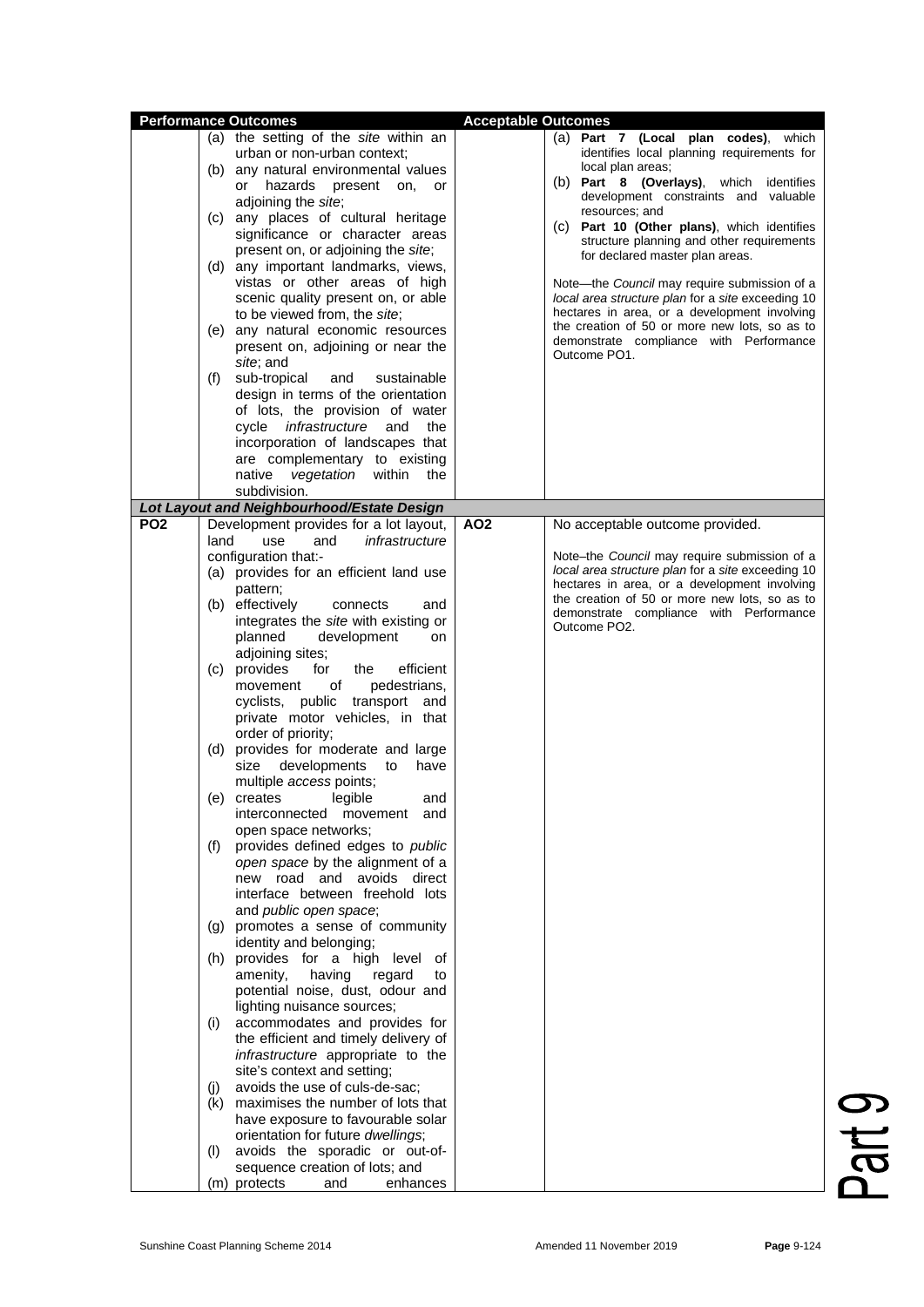|                 | <b>Performance Outcomes</b>                                                                                                                                                                                                                                                                                                                                                                                                                                                                    | <b>Acceptable Outcomes</b> |                                                                                                                                                                                                                                                                                                                                                                                                                                                                                                                                                                                                                    |
|-----------------|------------------------------------------------------------------------------------------------------------------------------------------------------------------------------------------------------------------------------------------------------------------------------------------------------------------------------------------------------------------------------------------------------------------------------------------------------------------------------------------------|----------------------------|--------------------------------------------------------------------------------------------------------------------------------------------------------------------------------------------------------------------------------------------------------------------------------------------------------------------------------------------------------------------------------------------------------------------------------------------------------------------------------------------------------------------------------------------------------------------------------------------------------------------|
|                 | ecologically important areas and                                                                                                                                                                                                                                                                                                                                                                                                                                                               |                            |                                                                                                                                                                                                                                                                                                                                                                                                                                                                                                                                                                                                                    |
|                 | provides for the clustering of lots                                                                                                                                                                                                                                                                                                                                                                                                                                                            |                            |                                                                                                                                                                                                                                                                                                                                                                                                                                                                                                                                                                                                                    |
|                 | into cleared areas.                                                                                                                                                                                                                                                                                                                                                                                                                                                                            |                            |                                                                                                                                                                                                                                                                                                                                                                                                                                                                                                                                                                                                                    |
|                 | <b>Size and Dimensions of Lots</b>                                                                                                                                                                                                                                                                                                                                                                                                                                                             |                            |                                                                                                                                                                                                                                                                                                                                                                                                                                                                                                                                                                                                                    |
| PO <sub>3</sub> | Development provides for the size,<br>dimensions and orientation of lots to:-<br>(a) be appropriate for their intended<br>use in accordance with the intent<br>of the applicable zone code;<br>(b) be consistent with the prevailing<br>urban fabric (where applicable)<br>and the preferred character of the                                                                                                                                                                                  | AO3.1                      | Except where otherwise specified in a<br>structure plan or local plan code, a lot<br>complies with the minimum lot size and<br>where applicable, the minimum average<br>lot size specified in Column 2 of Table<br>9.4.4.3.2 (Minimum<br>lot<br>size<br>and<br>dimensions).                                                                                                                                                                                                                                                                                                                                        |
|                 | local area;<br>(c) where for residential lots, provide<br>sufficient area for a suitable<br>building envelope, vehicle access<br>and useable private open space,<br>without the need for major<br>earthworks and retaining walls;<br>(d) where for<br>commercial<br>and                                                                                                                                                                                                                        | AO3.2                      | Except where otherwise specified in a<br>structure plan or local plan code, a lot<br>contains a minimum square or rectangular<br>area and a minimum frontage that<br>complies with Columns 3 and 4<br>respectively of Table 9.4.4.3.2 (Minimum<br>lot size and dimensions).                                                                                                                                                                                                                                                                                                                                        |
|                 | industrial lots, provide sufficient<br>area to accommodate a wide<br>range of industry and commercial<br>use types;<br>(e) where not located in a sewered<br>area, provide sufficient area for<br>the safe and sustainable on-site<br>treatment and disposal of effluent;<br>take account of and respond<br>(f)<br>appropriately to natural values<br>and site constraints; and<br>(g) in the case of land included in the<br>Rural<br>zone,<br>prevent<br>the<br>fragmentation of rural land. | AO3.3<br>AO3.4             | All reconfigured lots on land subject to a<br>constraint or valuable feature identified on<br>an overlay map contains a building<br>envelope marked on a<br>plan<br>οf<br>development that demonstrates that there<br>is an area sufficient to accommodate the<br>intended purpose of the lot that is not<br>subject to the constraint or valuable<br>feature or that appropriately responds to<br>the constraint or valuable feature.<br>No additional lots are created on land<br>included in:-<br>(a) the Limited development (landscape<br>residential) zone; or<br>(b) the Rural residential zone (outside of |
|                 |                                                                                                                                                                                                                                                                                                                                                                                                                                                                                                | AO3.5                      | rural<br>residential<br>growth<br>the<br>management boundary).<br>Lot boundaries and roads are aligned to<br>avoid traversing ecologically important<br>areas.                                                                                                                                                                                                                                                                                                                                                                                                                                                     |
|                 | <b>Small Residential Lots</b>                                                                                                                                                                                                                                                                                                                                                                                                                                                                  |                            |                                                                                                                                                                                                                                                                                                                                                                                                                                                                                                                                                                                                                    |
| PO <sub>4</sub> | Development<br>provides<br>for<br>small<br>residential lots (of less than 600m <sup>2</sup> ) to<br>be created in limited circumstances<br>where:<br>(a) consistent with the intent of the<br>zone and compatible with the<br>preferred character of the local<br>area; and<br>(b) on land that is fit for purpose and<br>subject<br>topographic<br>not<br>to<br>constraints.                                                                                                                  | AO4.1<br>AO4.2             | Notwithstanding<br>Acceptable<br>Outcome<br>AO3.1 (above), small residential lots may<br>be created on land in one of the following<br>zones:-<br>(a) the Emerging community zone; or<br>(b) the Medium density residential zone.<br>The land on which small residential lots<br>are created has a slope of not more than<br>$10%$ .                                                                                                                                                                                                                                                                               |
| PO <sub>5</sub> | Small residential lots (of less than<br>600m <sup>2</sup> ) are developed in accordance<br>with a plan of development, which<br>demonstrates that:-<br>(a) most lots are provided with a<br>north-south<br>orientation<br>to<br>optimise opportunities for passive<br>solar design and natural airflow;<br>(b) lots have sufficient <i>frontage</i> to<br>provide<br>access<br>and<br>parking<br>without detrimentally impacting<br>upon desired streetscape and                               | A05.1<br>AO5.2             | A plan of development complies with the<br>design criteria for small residential lots<br>specified in Table 9.4.4.3.3 (Design<br>criteria for small residential lots).<br>Each small residential lot is capable of<br>containing a rectangle suitable for building<br>purposes where the long axis of the<br>rectangle faces between 30° east and 20°<br>west of true north.                                                                                                                                                                                                                                       |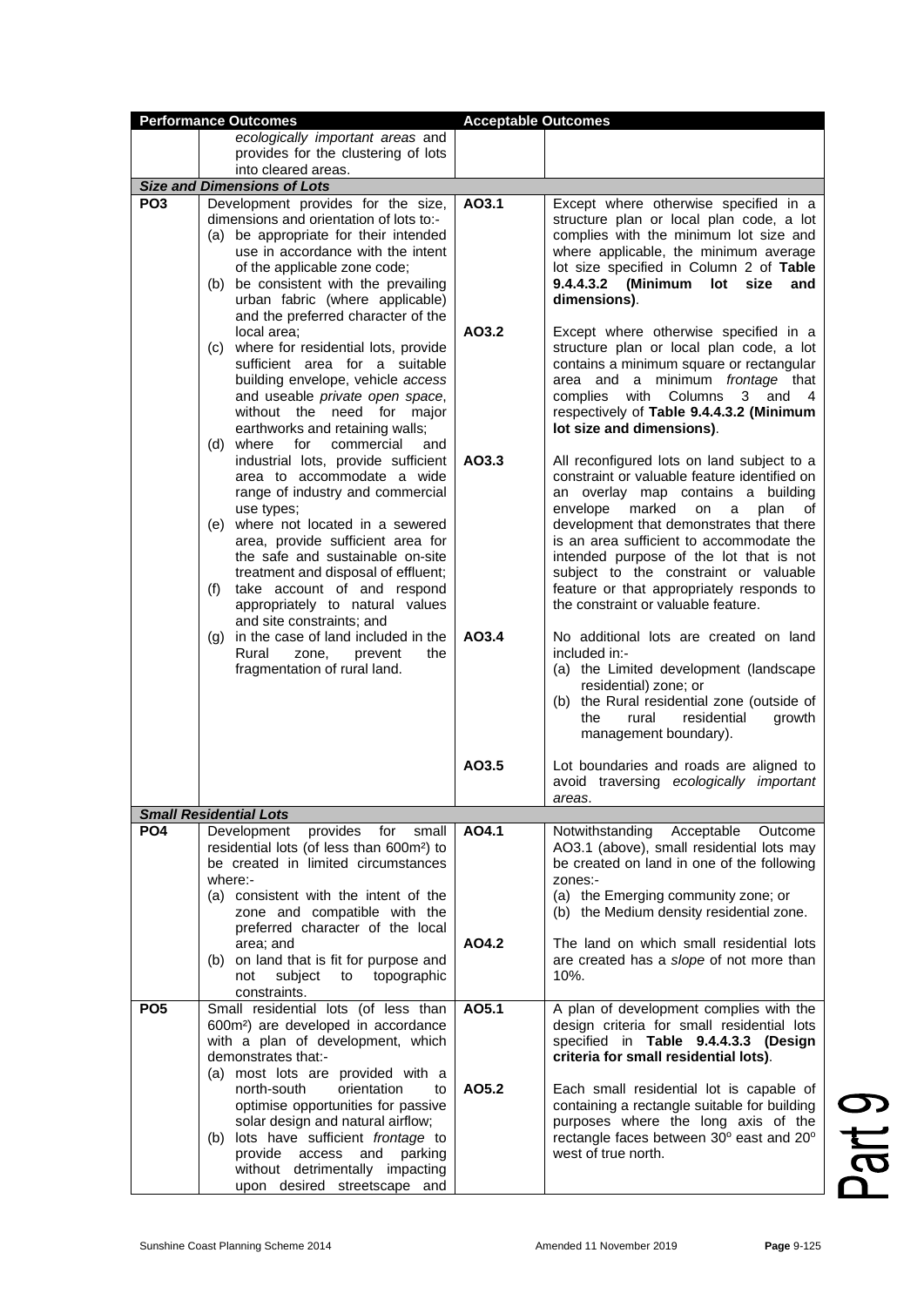|                 | <b>Performance Outcomes</b>                                        | <b>Acceptable Outcomes</b> |                                                                                |
|-----------------|--------------------------------------------------------------------|----------------------------|--------------------------------------------------------------------------------|
|                 | built form outcomes;                                               |                            |                                                                                |
|                 | (c) the development is efficiently                                 |                            |                                                                                |
|                 | configured and provides laneway                                    |                            |                                                                                |
|                 | access that optimises the use of                                   |                            |                                                                                |
|                 | public streets by pedestrians,                                     |                            |                                                                                |
|                 | minimises<br>pedestrians/vehicle                                   |                            |                                                                                |
|                 | conflict points and<br>provides                                    |                            |                                                                                |
|                 | sufficient<br>on-street<br>parking                                 |                            |                                                                                |
|                 | opportunities;                                                     |                            |                                                                                |
|                 | (d) an appropriate building envelope                               |                            |                                                                                |
|                 | can be accommodated;                                               |                            |                                                                                |
|                 | (e) sufficient and useable<br>private                              |                            |                                                                                |
|                 | open space can be provided for                                     |                            |                                                                                |
|                 | each future dwelling;                                              |                            |                                                                                |
|                 | any building contained within the<br>(f)                           |                            |                                                                                |
|                 | building envelope is unlikely to                                   |                            |                                                                                |
|                 | adversely upon<br>impact<br>the                                    |                            |                                                                                |
|                 | amenity of adjoining premises as<br>of overshadowing,<br>result    |                            |                                                                                |
|                 | а<br>privacy and access to sunlight;                               |                            |                                                                                |
|                 | and                                                                |                            |                                                                                |
|                 | (g) landscape and tree planting can                                |                            |                                                                                |
|                 | be accommodated in deep soil                                       |                            |                                                                                |
|                 | zones to soften built form                                         |                            |                                                                                |
|                 | elements, improve micro climate                                    |                            |                                                                                |
|                 | and contribute to the quality of the                               |                            |                                                                                |
|                 | public realm.                                                      |                            |                                                                                |
|                 | <b>Rear (Hatchet) Lots</b>                                         |                            |                                                                                |
| PO <sub>6</sub> | Development provides for rear lots to                              | AO <sub>6</sub>            | Rear lots are designed such that:-                                             |
|                 | be created only where:-                                            |                            | (a) the minimum area of the lot, exclusive                                     |
|                 | (a) forming part of a residential, rural                           |                            | of any access strip, complies with                                             |
|                 | residential or rural subdivision;                                  |                            | Columns 2 and 3 of Table 9.4.4.3.2                                             |
|                 | (b) the lots are not likely to prejudice                           |                            | (Minimum<br>lot<br>size<br>and                                                 |
|                 | the subsequent development of                                      |                            | dimensions);                                                                   |
|                 | adjoining land;                                                    |                            | (b) the gradient of the access strip does                                      |
|                 | (c) it is not desirable nor practicable                            |                            | not exceed 10%;                                                                |
|                 | for the site to be reconfigured so                                 |                            | no more than four lots directly adjoin<br>(C)                                  |
|                 | that all lots have full frontage to a                              |                            | the rear lot, excluding lots that adjoin                                       |
|                 | road:                                                              |                            | at one point;                                                                  |
|                 | (d) the siting of buildings on the rear                            |                            | no more than three lots gain access<br>(d)                                     |
|                 | lot is not likely to be detrimental to                             |                            | from the same access handle;                                                   |
|                 | the use and amenity of the                                         |                            | no more than 10% of lots within a<br>(e)                                       |
|                 | surrounding area;<br>(e) uses on surrounding land will not         |                            | subdivision are accessed from an<br>access handle;                             |
|                 | have a detrimental effect on the                                   |                            | where two rear lots adjoin each other,<br>(f)                                  |
|                 | use and amenity of the rear lot,                                   |                            | common driveway<br>a single<br>and                                             |
|                 | the safety and efficiency of the<br>(f)                            |                            | reciprocal<br>access easements<br>are                                          |
|                 | road from which access is gained                                   |                            | provided;                                                                      |
|                 | is not adversely affected; and                                     |                            | no more than two rear lots and/or rear<br>(g)                                  |
|                 | (g) vehicular access to rear lots will                             |                            | lot access strips directly adjoin each                                         |
|                 | not have a detrimental impact on                                   |                            | other;                                                                         |
|                 | lots adjoining the access strip due                                |                            | (h) rear lot access strips are located on                                      |
|                 | to excessive noise, light, dust,                                   |                            | only one side of a full frontage lot;                                          |
|                 | stormwater runoff and the like.                                    |                            | and                                                                            |
|                 |                                                                    |                            | rear lot access strips comply with the<br>(i)                                  |
|                 |                                                                    |                            | requirements of Table 9.4.4.3.4                                                |
|                 |                                                                    |                            | (Access strip requirements for rear                                            |
|                 |                                                                    |                            | lots).                                                                         |
|                 | <b>Irregular Shaped Lots</b>                                       |                            |                                                                                |
| PO <sub>7</sub> | Development provides for irregular                                 | AO7                        | Irregular lots are designed so that they:-                                     |
|                 | shaped lots to be created only where:-                             |                            | (a) fully contain a square or rectangle                                        |
|                 | (a) the creation of regular lots is                                |                            | specified in Column 3 of Table                                                 |
|                 | impractical such as at a curve in                                  |                            | 9.4.4.3.2 (Minimum lot size and                                                |
|                 | the road;                                                          |                            | dimensions); and                                                               |
|                 | (b) safe access and visual exposure<br>to and from the site can be |                            | (b) comply with requirements of Table<br>9.4.4.3.5<br>(Minimum<br>width<br>for |
|                 |                                                                    |                            |                                                                                |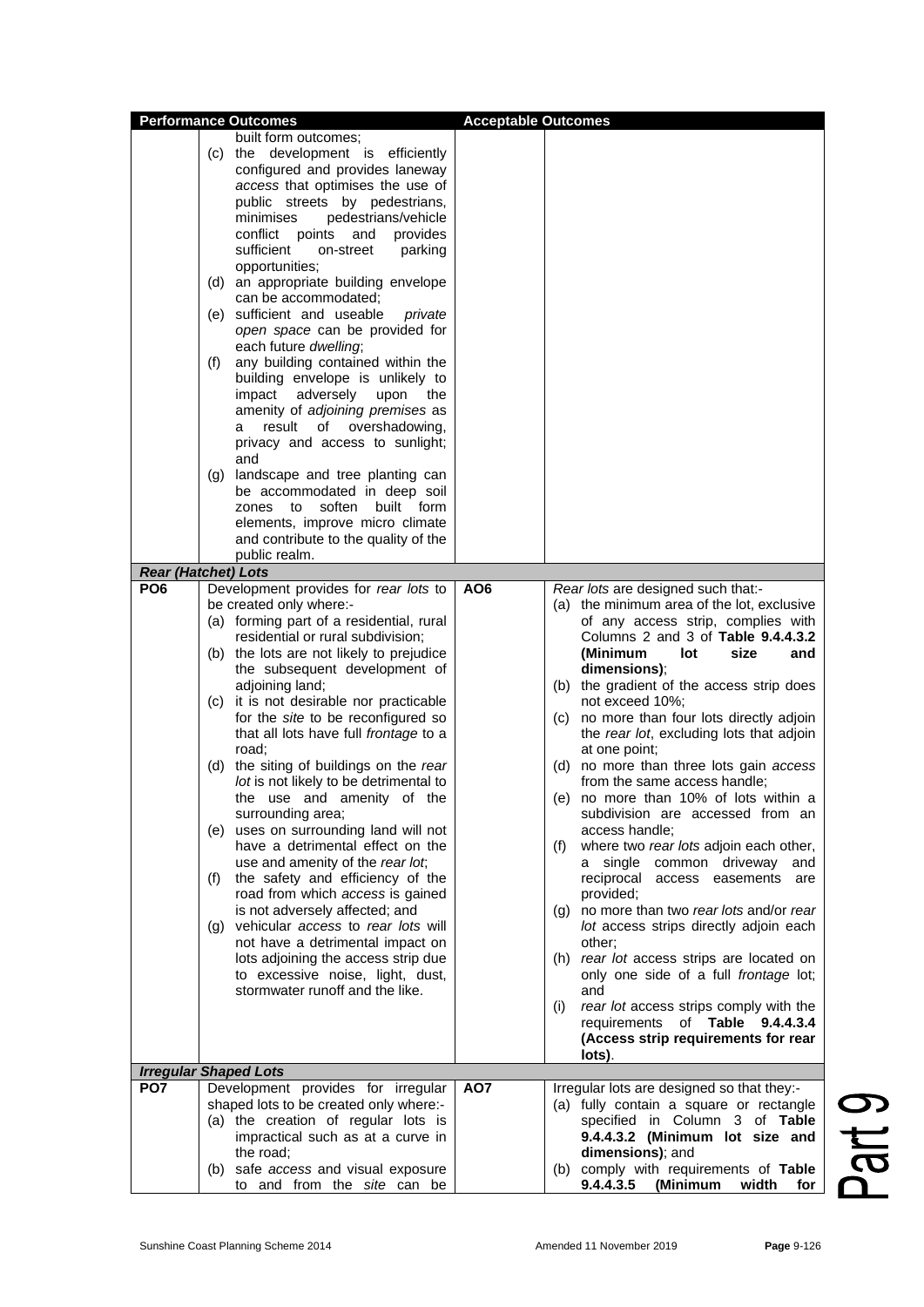|                 | <b>Performance Outcomes</b>                                                     | <b>Acceptable Outcomes</b> |                                                                                      |
|-----------------|---------------------------------------------------------------------------------|----------------------------|--------------------------------------------------------------------------------------|
|                 | provided, while not adversely                                                   |                            | irregular shaped lots).                                                              |
|                 | impacting on the functionality of                                               |                            |                                                                                      |
|                 | the surrounding road network;                                                   |                            |                                                                                      |
|                 | and                                                                             |                            |                                                                                      |
|                 | (c) the irregular lot is demonstrably                                           |                            |                                                                                      |
|                 | suitable for its intended purpose.                                              |                            |                                                                                      |
| PO <sub>8</sub> | <b>Rearrangement of Lot Boundaries</b>                                          |                            |                                                                                      |
|                 | Development<br>provides<br>that<br>the<br>rearrangement of lot boundaries is an | AO <sub>8</sub>            | The rearrangement of lot boundaries<br>results in an improvement to the existing     |
|                 | improvement on the existing situation.                                          |                            | situation whereby the size and dimensions                                            |
|                 |                                                                                 |                            | of proposed lots comply more fully with                                              |
|                 |                                                                                 |                            | Table 9.4.4.3.2 (Minimum lot size and                                                |
|                 |                                                                                 |                            | dimensions), and at least one of the                                                 |
|                 |                                                                                 |                            | following is achieved:-                                                              |
|                 |                                                                                 |                            | (a) the rearrangement of lots remedies                                               |
|                 |                                                                                 |                            | an existing boundary encroachment                                                    |
|                 |                                                                                 |                            | by a building or areas;                                                              |
|                 |                                                                                 |                            | (b) the rearranged lots will be made more<br>regular in shape;                       |
|                 |                                                                                 |                            | (c) access is provided to a lot that                                                 |
|                 |                                                                                 |                            | previously had no access or an                                                       |
|                 |                                                                                 |                            | unsuitable access:                                                                   |
|                 |                                                                                 |                            | (d) the rearranged lots better meet the                                              |
|                 |                                                                                 |                            | overall outcomes for the zone and the                                                |
|                 |                                                                                 |                            | local plan area in which the site is                                                 |
|                 |                                                                                 |                            | situated;<br>(e) the rearrangement of lots remedies a                                |
|                 |                                                                                 |                            | situation where an existing lot has                                                  |
|                 |                                                                                 |                            | multiple zonings;                                                                    |
|                 |                                                                                 |                            | the rearrangement of lots provides for<br>(f)                                        |
|                 |                                                                                 |                            | a significant improvement in rural                                                   |
|                 |                                                                                 |                            | productivity; or                                                                     |
|                 |                                                                                 |                            | (g) the rearrangement of lots results in a                                           |
|                 |                                                                                 |                            | significant<br>improvement<br>in<br>the<br>protection of environmental values.       |
|                 | <b>Volumetric Subdivision</b>                                                   |                            |                                                                                      |
| PO <sub>9</sub> | provides<br>Development<br>that<br>the                                          | AO <sub>9</sub>            | No acceptable outcome provided.                                                      |
|                 | subdivision of space above or below                                             |                            |                                                                                      |
|                 | the surface of land facilitates efficient                                       |                            |                                                                                      |
|                 | development in a manner that is                                                 |                            |                                                                                      |
|                 | consistent with the overall outcomes                                            |                            |                                                                                      |
|                 | for the zone and local plan area in                                             |                            |                                                                                      |
|                 | which the site is located, or is<br>with<br>development<br>consistent<br>a      |                            |                                                                                      |
|                 | approval for material change of use                                             |                            |                                                                                      |
|                 | that has not lapsed.                                                            |                            |                                                                                      |
|                 | <b>Subdivision by Lease</b>                                                     |                            |                                                                                      |
| <b>PO10</b>     | Development<br>provides<br>that                                                 | AO10                       | No acceptable outcome provided.                                                      |
|                 | subdivision<br>lease<br>facilitates<br>by                                       |                            |                                                                                      |
|                 | efficient development in a manner that                                          |                            |                                                                                      |
|                 | is consistent with the overall outcomes<br>for the zone and local plan area in  |                            |                                                                                      |
|                 | which the <i>site</i> is located, or is                                         |                            |                                                                                      |
|                 | consistent<br>with<br>development<br>a                                          |                            |                                                                                      |
|                 | approval for material change of use                                             |                            |                                                                                      |
|                 | that has not lapsed.                                                            |                            |                                                                                      |
|                 | <b>Buffers to Sensitive Land, Incompatible Uses and Infrastructure</b>          |                            |                                                                                      |
| <b>PO11</b>     | Development provides for lots to be                                             | AO11.1                     | No part of any lot included in a residential                                         |
|                 | created in locations that:-<br>$(a)$ are<br>adequately<br>buffered<br>to        |                            | zone, the Emerging community zone or<br>the Rural residential zone is located within |
|                 | prevent potential adverse impacts                                               |                            | the setback area of an existing intensive                                            |
|                 | on future users of the lots and                                                 |                            | rural use as specified in Column 4 of                                                |
|                 | adjacent lots;                                                                  |                            | Table 9.3.16.3.3 (Siting and setback                                                 |
|                 | (b) separate<br>the<br>lots<br>from                                             |                            | requirements for intensive rural uses).                                              |
|                 | incompatible<br>and<br>uses                                                     |                            |                                                                                      |

Part 9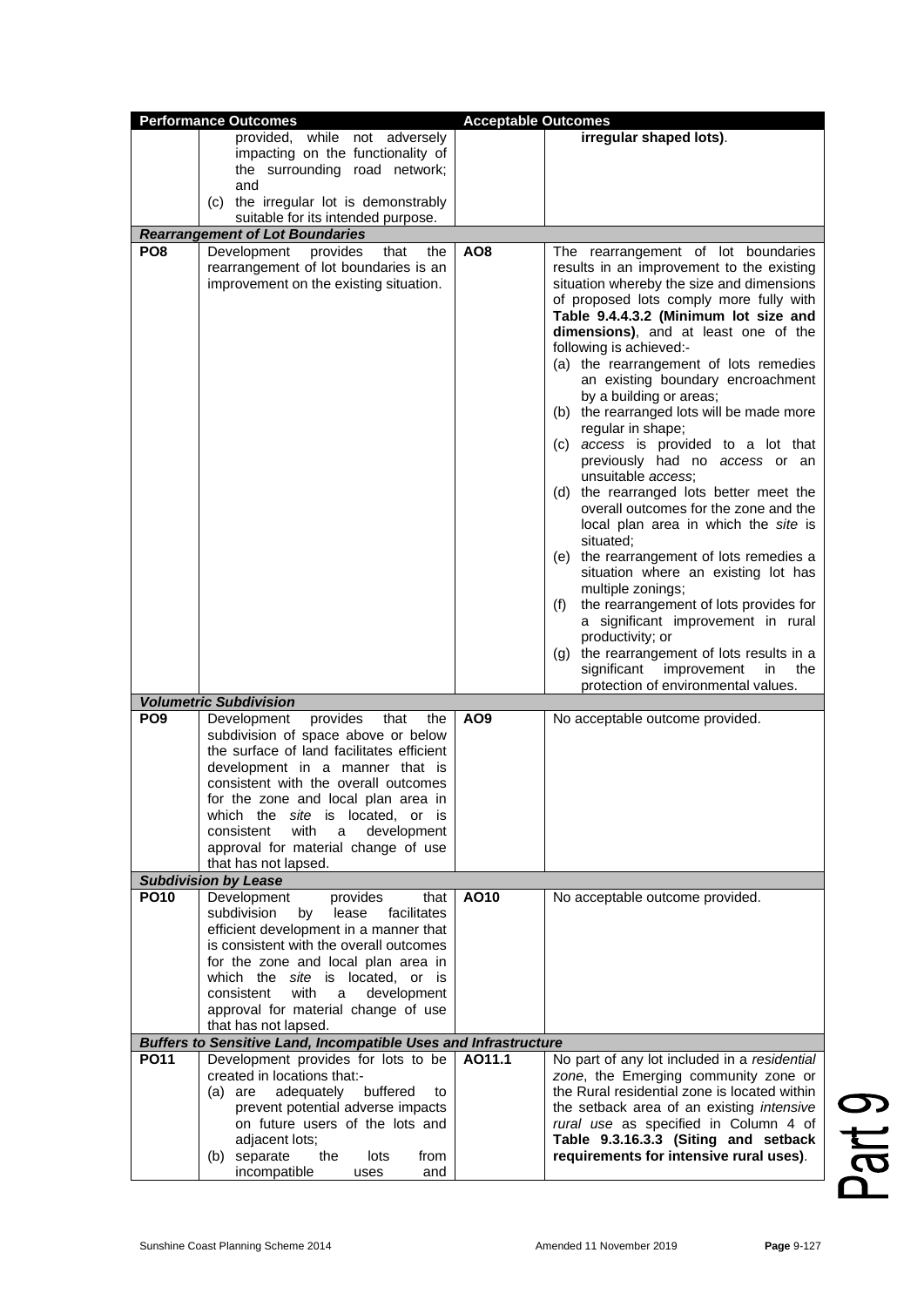|             | <b>Performance Outcomes</b>                                                    | <b>Acceptable Outcomes</b> |                                                                                  |
|-------------|--------------------------------------------------------------------------------|----------------------------|----------------------------------------------------------------------------------|
|             | <i>infrastructure;</i>                                                         | AO11.2                     | Where located adjacent to rural land,                                            |
|             | (c) provide for protection of the                                              |                            | development for residential and rural                                            |
|             | scenic qualities of the Sunshine                                               |                            | residential lots provides an agricultural                                        |
|             | Coast through visual screening of                                              |                            | buffer that complies with the buffer design                                      |
|             | development; and                                                               |                            | criteria specified in Table 2 of the State                                       |
|             | (d) do not create "reverse amenity"                                            |                            | Guidelines<br>Planning<br>$ \,$<br>Separating                                    |
|             | situations where the continued                                                 |                            | Agricultural and Residential Land Uses.                                          |
|             | operation of existing uses or<br>infrastructure is compromised by              | AO11.3                     | Any part of any lot included in a                                                |
|             | the proposed development.                                                      |                            | residential zone, the Emerging community                                         |
|             |                                                                                |                            | zone or the Rural residential zone:-                                             |
|             |                                                                                |                            | (a) can accommodate a minimum square                                             |
|             |                                                                                |                            | or rectangle as specified in Column 3                                            |
|             |                                                                                |                            | of Table 9.4.4.3.2 (Minimum lot size                                             |
|             |                                                                                |                            | and dimensions), clear of<br>any                                                 |
|             |                                                                                |                            | electricity<br>transmission<br>line                                              |
|             |                                                                                |                            | easement:                                                                        |
|             |                                                                                |                            | (b) is not located within 500 metres of an                                       |
|             |                                                                                |                            | existing or planned high voltage                                                 |
|             |                                                                                |                            | transmission grid substation site;<br>(c) is not located within 100 metres of an |
|             |                                                                                |                            | existing bulk supply transformer;                                                |
|             |                                                                                |                            | (d) incorporates a minimum 40 metre                                              |
|             |                                                                                |                            | wide landscape buffer in accordance                                              |
|             |                                                                                |                            | with the Landscape code, where                                                   |
|             |                                                                                |                            | adjoining a major road or railway                                                |
|             |                                                                                |                            | corridor;                                                                        |
|             |                                                                                |                            | (e) is not located within 60 metres of an                                        |
|             |                                                                                |                            | existing zone transformer; and                                                   |
|             |                                                                                |                            | is not located within any area subject<br>(f)                                    |
|             |                                                                                | AO11.4                     | to unacceptable noise, vibration,                                                |
|             |                                                                                |                            | lighting or odour nuisance from the<br>operation of an existing lawful,          |
|             |                                                                                |                            | adjoining or nearby use.                                                         |
|             |                                                                                |                            |                                                                                  |
|             |                                                                                |                            | Any reconfiguring a lot involving land in a                                      |
|             |                                                                                |                            | residential zone, the Emerging community                                         |
|             |                                                                                |                            | zone or the Rural residential zone                                               |
|             |                                                                                |                            | provides for the number of lots burdened                                         |
|             |                                                                                |                            | by electrical transmission line easements                                        |
|             |                                                                                |                            | to be reduced to one.                                                            |
| <b>PO12</b> | <b>Avoidance of Contaminated Land</b><br>Development ensures that lots are not | AO12                       | No acceptable outcome provided.                                                  |
|             | created on contaminated land, unless                                           |                            |                                                                                  |
|             | the land is first remediated and                                               |                            |                                                                                  |
|             | declared to be fit for the intended                                            |                            |                                                                                  |
|             | purpose.                                                                       |                            |                                                                                  |
|             | Road and Public Transport Infrastructure <sup>14</sup>                         |                            |                                                                                  |
| <b>PO13</b> | Development involving the creation of                                          | AO13                       | No acceptable outcome provided.                                                  |
|             | roads<br>and<br>other<br>transport<br>new<br>corridors<br>that the<br>road     |                            | Editor's note - Section 9.4.8 (Transport and                                     |
|             | ensures<br>network:-                                                           |                            | parking code) and Section 9.4.11 (Works,                                         |
|             | (a) accords with the 2031 Functional                                           |                            | services and infrastructure code) include                                        |
|             | Transport Hierarchy as shown on                                                |                            | assessment criteria relating to the design and                                   |
|             | Figure 9.4.8A (2031 Functional                                                 |                            | construction of road and public transport<br><i>infrastructure.</i>              |
|             | Transport Hierarchy);                                                          |                            |                                                                                  |
|             | (b) provides visible distinction of                                            |                            |                                                                                  |
|             | roads, based on function and                                                   |                            |                                                                                  |
|             | design features;                                                               |                            |                                                                                  |
|             | (c) provides convenient, safe and                                              |                            |                                                                                  |
|             | efficient movement for all modes<br>of transport between land use              |                            |                                                                                  |
|             |                                                                                |                            |                                                                                  |

Part 9

<span id="page-5-0"></span><sup>&</sup>lt;sup>14</sup> Editor's note—vehicle access points to State controlled roads require approval under the Transport infrastructure Act 1994. Access<br>approvals to State controlled roads are administered by the Department of Transport an Planning and Design Manual.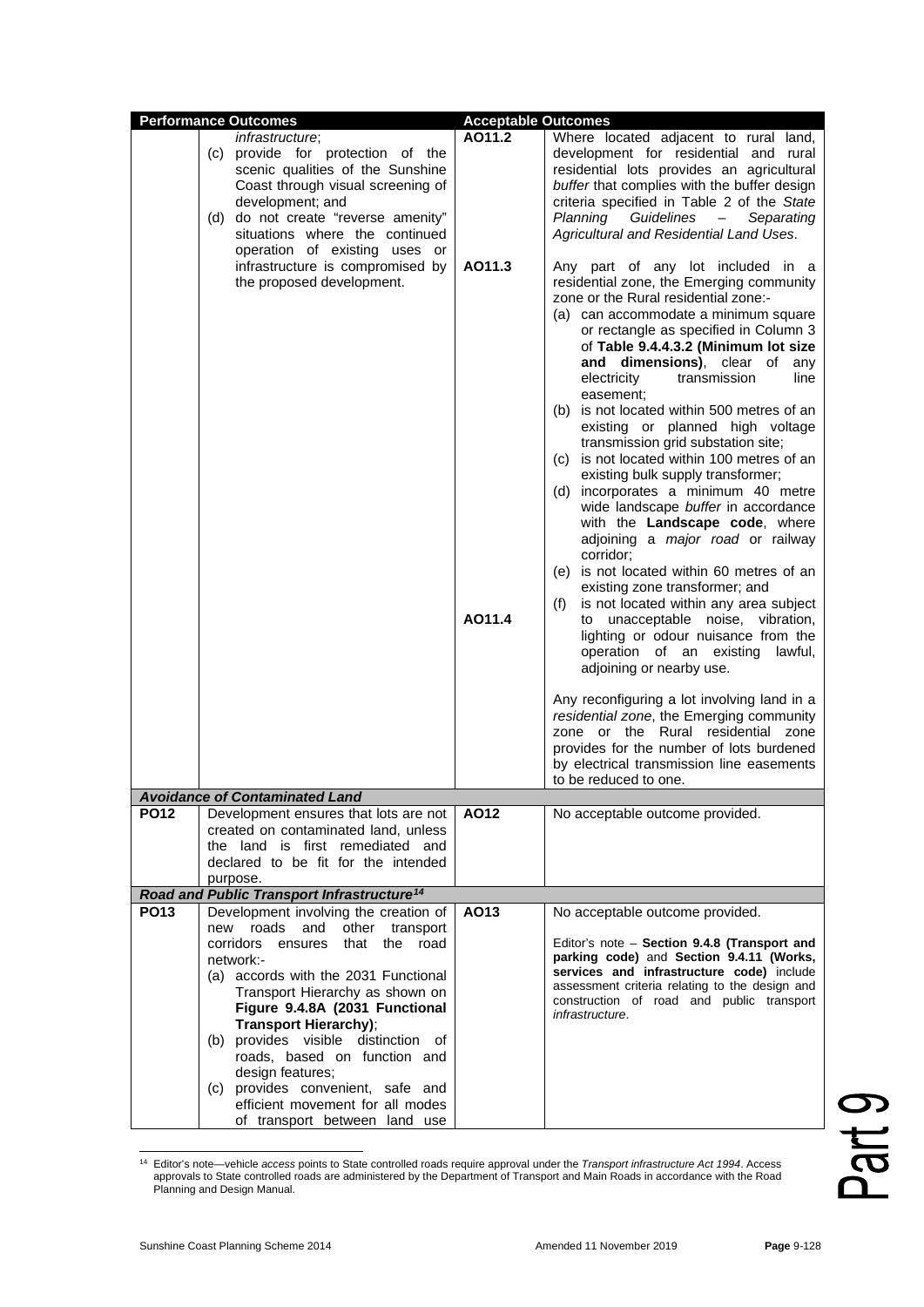|             |      | <b>Performance Outcomes</b>              | <b>Acceptable Outcomes</b> |                                            |
|-------------|------|------------------------------------------|----------------------------|--------------------------------------------|
|             |      | activities with priority given to        |                            |                                            |
|             |      | pedestrian movement and bicycle          |                            |                                            |
|             |      | use over vehicle movements;              |                            |                                            |
|             |      | (d) allows<br>for<br>unimpeded<br>and    |                            |                                            |
|             |      | practical<br>each<br>access<br>to        |                            |                                            |
|             |      | proposed lot;                            |                            |                                            |
|             |      | facilitates                              |                            |                                            |
|             |      | (e) accommodates<br>or                   |                            |                                            |
|             |      | access to cycle and pedestrian           |                            |                                            |
|             |      | pathways;                                |                            |                                            |
|             | (f)  | facilitates a high standard of           |                            |                                            |
|             |      | urban design which reflects a grid       |                            |                                            |
|             |      | pattern to assist connectivity,          |                            |                                            |
|             |      | particularly for pedestrians and         |                            |                                            |
|             |      | cyclists;                                |                            |                                            |
|             |      | (g) provides for the operation of        |                            |                                            |
|             |      | public<br>transport<br>and               |                            |                                            |
|             |      | accommodates public transport            |                            |                                            |
|             |      | <i>infrastructure</i> ;                  |                            |                                            |
|             |      | (h) connects to and integrates with      |                            |                                            |
|             |      | existing roads and other relevant        |                            |                                            |
|             |      | facilities within and external to the    |                            |                                            |
|             |      | land to be subdivided;                   |                            |                                            |
|             | (i)  | provides for the dedication and          |                            |                                            |
|             |      | construction of roads where              |                            |                                            |
|             |      | required to allow access to and          |                            |                                            |
|             |      | proper development of adjoining          |                            |                                            |
|             |      | vacant land that is intended for         |                            |                                            |
|             |      | development;                             |                            |                                            |
|             | (i)  | provides for the construction and        |                            |                                            |
|             |      | adequate<br>drainage<br>of<br>all        |                            |                                            |
|             |      | proposed<br>roads,<br>pathways,          |                            |                                            |
|             |      | laneways and bikeways within             |                            |                                            |
|             |      | and adjoining the land to be             |                            |                                            |
|             |      | subdivided;                              |                            |                                            |
|             |      |                                          |                            |                                            |
|             |      | (k) does not unreasonably adversely      |                            |                                            |
|             |      | impact on existing vehicular             |                            |                                            |
|             |      | traffic, active transport users or       |                            |                                            |
|             |      | the amenity of the surrounding           |                            |                                            |
|             |      | environment:                             |                            |                                            |
|             | (1)  | provides safe passage for wildlife       |                            |                                            |
|             |      | movement<br>and<br>incorporates          |                            |                                            |
|             |      | wildlife movement corridors into         |                            |                                            |
|             |      | the entire design and use of the         |                            |                                            |
|             |      | road system; and                         |                            |                                            |
|             |      | (m) incorporates appropriate areas for   |                            |                                            |
|             |      | the provision of street trees and        |                            |                                            |
|             |      | landscapes.                              |                            |                                            |
| <b>PO14</b> |      | Development involving the creation of    | AO14                       | No acceptable outcome provided.            |
|             |      | new roads ensures that a network of      |                            |                                            |
|             |      | public transport routes is provided      |                            |                                            |
|             | such | that<br>public<br>transport<br>can       |                            |                                            |
|             |      | the<br>efficiently<br>service            |                            |                                            |
|             |      | neighbourhood/estate with no, or only    |                            |                                            |
|             |      | minimal, route redundancy.               |                            |                                            |
| <b>PO15</b> |      | Development involving the creation of    | AO15                       | No acceptable outcome provided.            |
|             |      | new roads ensures that design of         |                            |                                            |
|             |      | streets and roads to be used as a        |                            |                                            |
|             |      | public transport route allows for the    |                            |                                            |
|             |      | efficient and unimpeded movement of      |                            |                                            |
|             |      | buses, without facilitating high traffic |                            |                                            |
|             |      | speeds.                                  |                            |                                            |
| <b>PO16</b> |      | Development involving the creation of    | AO16                       | In an urban area, at least 90% of lots are |
|             |      | new roads ensures that most or all       |                            | within 400 metres safe walking distance of |
|             |      | urban lots are located within walking    |                            | an existing or proposed public transport   |
|             |      | distance of public transport.            |                            | route, or within 500 metres safe walking   |
|             |      |                                          |                            | distance of a public transport stop.       |
|             |      |                                          |                            |                                            |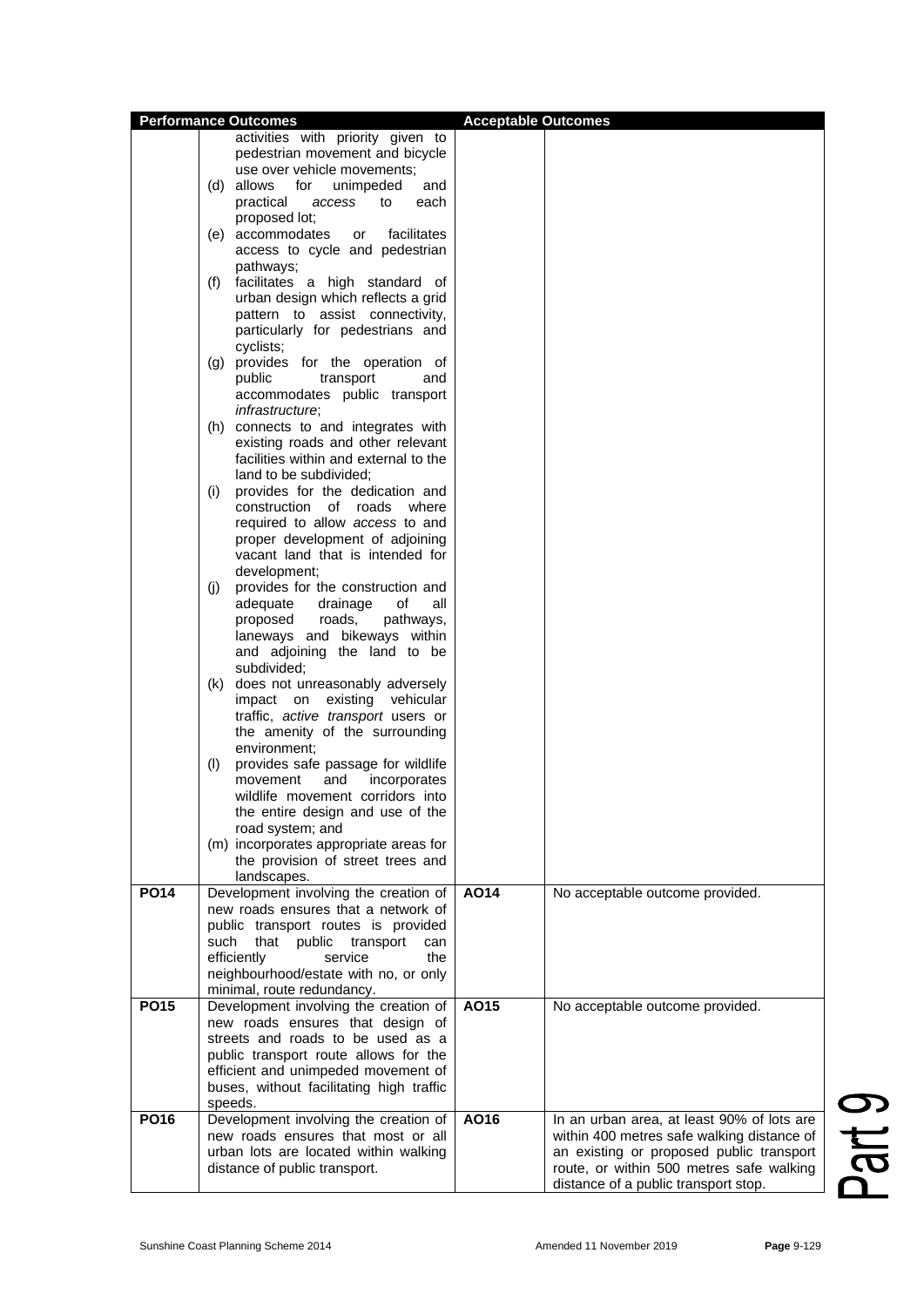|                    | <b>Performance Outcomes</b>                                         | <b>Acceptable Outcomes</b> |                                                                                          |  |  |
|--------------------|---------------------------------------------------------------------|----------------------------|------------------------------------------------------------------------------------------|--|--|
|                    | <b>Pedestrian and Bicycle Path Infrastructure</b>                   |                            |                                                                                          |  |  |
| <b>PO17</b>        | Development<br>provides<br>the<br>for                               | A017                       | No acceptable outcome provided.                                                          |  |  |
|                    | establishment<br>of<br>a<br>network<br>οf                           |                            |                                                                                          |  |  |
|                    |                                                                     |                            |                                                                                          |  |  |
|                    | pedestrian and bicycle paths that:-                                 |                            | Editor's note – Section 9.4.8 (Transport and<br>parking code) and Section 9.4.11 (Works, |  |  |
|                    | (a) provides<br>a<br>level<br>of<br>high                            |                            |                                                                                          |  |  |
|                    | permeability and connectivity;                                      |                            | services and infrastructure code) provide                                                |  |  |
|                    | maximises opportunities to link<br>(b)                              |                            | requirements for the design and construction of                                          |  |  |
|                    | centres,<br>activity<br>employment                                  |                            | pedestrian and bicycle path infrastructure.                                              |  |  |
|                    | residential<br>areas,<br>areas,                                     |                            |                                                                                          |  |  |
|                    | community facilities, open space                                    |                            |                                                                                          |  |  |
|                    |                                                                     |                            |                                                                                          |  |  |
|                    | and public transport stops;                                         |                            |                                                                                          |  |  |
|                    | alignment<br>(c) have<br>an<br>that                                 |                            |                                                                                          |  |  |
|                    | maximises visual interest, allows                                   |                            |                                                                                          |  |  |
|                    | for the retention of trees and                                      |                            |                                                                                          |  |  |
|                    | other significant features and                                      |                            |                                                                                          |  |  |
|                    | the<br>does<br>not<br>compromise                                    |                            |                                                                                          |  |  |
|                    | operation of or access to other                                     |                            |                                                                                          |  |  |
|                    | infrastructure;                                                     |                            |                                                                                          |  |  |
|                    | (d) incorporates safe street crossings                              |                            |                                                                                          |  |  |
|                    |                                                                     |                            |                                                                                          |  |  |
|                    | with adequate sight distances,                                      |                            |                                                                                          |  |  |
|                    | markings,<br>pavement<br>warning                                    |                            |                                                                                          |  |  |
|                    | signs and safety rails;                                             |                            |                                                                                          |  |  |
|                    | (e) incorporates shade through the                                  |                            |                                                                                          |  |  |
|                    | provision of street trees and                                       |                            |                                                                                          |  |  |
|                    | landscapes; and                                                     |                            |                                                                                          |  |  |
|                    | is well lit and located where there<br>(f)                          |                            |                                                                                          |  |  |
|                    | is casual surveillance from nearby                                  |                            |                                                                                          |  |  |
|                    |                                                                     |                            |                                                                                          |  |  |
|                    | premises.                                                           |                            |                                                                                          |  |  |
|                    | Open space (including environmental reserves) and drainage reserves |                            |                                                                                          |  |  |
| <b>PO18</b>        | Development<br>provides<br>parks,<br>for                            | AO18                       | No acceptable outcome provided.                                                          |  |  |
|                    | environmental<br>drainage<br>reserves                               |                            |                                                                                          |  |  |
|                    | reserves<br>and<br>open<br>space                                    |                            | Editor's note-Section 9.4.2 (Landscape                                                   |  |  |
|                    | infrastructure that:-                                               |                            | code) includes requirements for the design and                                           |  |  |
|                    |                                                                     |                            | construction of landscape elements in public                                             |  |  |
|                    | (a) provides for a range of passive                                 |                            | parks and open space infrastructure.                                                     |  |  |
|                    | and active recreation settings and                                  |                            |                                                                                          |  |  |
|                    | adequate<br>accommodate<br>can                                      |                            |                                                                                          |  |  |
|                    | facilities to meet the needs of the                                 |                            |                                                                                          |  |  |
|                    | community;                                                          |                            |                                                                                          |  |  |
|                    | (b) is well distributed and contributes                             |                            |                                                                                          |  |  |
|                    | to the legibility, accessibility and                                |                            |                                                                                          |  |  |
|                    | character of the locality;                                          |                            |                                                                                          |  |  |
|                    | (c) creates attractive settings and                                 |                            |                                                                                          |  |  |
|                    |                                                                     |                            |                                                                                          |  |  |
|                    | focal points for the community;                                     |                            |                                                                                          |  |  |
|                    | benefits the amenity of adjoining<br>(d)                            |                            |                                                                                          |  |  |
|                    | land uses;                                                          |                            |                                                                                          |  |  |
|                    | (e) incorporates<br>appropriate                                     |                            |                                                                                          |  |  |
|                    | measures for stormwater and                                         |                            |                                                                                          |  |  |
|                    | flood management;                                                   |                            |                                                                                          |  |  |
|                    | facilitates the<br>retention<br>(f)<br>and                          |                            |                                                                                          |  |  |
|                    | enhancement<br>of<br>native                                         |                            |                                                                                          |  |  |
|                    | vegetation, waterways, wetlands                                     |                            |                                                                                          |  |  |
|                    |                                                                     |                            |                                                                                          |  |  |
|                    | and other ecologically important                                    |                            |                                                                                          |  |  |
|                    | areas and natural and cultural                                      |                            |                                                                                          |  |  |
|                    | features:                                                           |                            |                                                                                          |  |  |
|                    | is cost effective to maintain; and<br>(g)                           |                            |                                                                                          |  |  |
|                    | (h) is dedicated as public land in the                              |                            |                                                                                          |  |  |
|                    | early stages of the subdivision.                                    |                            |                                                                                          |  |  |
| <b>Local Parks</b> |                                                                     |                            |                                                                                          |  |  |
| <b>PO19</b>        | Development provides for local parks                                | AO19                       | Development contributes local parks at a                                                 |  |  |
|                    | that:-                                                              |                            |                                                                                          |  |  |
|                    |                                                                     |                            | rate of 25m <sup>2</sup> per additional dwelling or lot,                                 |  |  |
|                    | (a) are of a size and configuration                                 |                            | whichever is greater:-                                                                   |  |  |
|                    | that meets the needs of the local                                   |                            | (a) having a minimum area of $0.5$                                                       |  |  |
|                    | catchment:                                                          |                            | hectares or adjoining existing or                                                        |  |  |
|                    | located<br>the<br>(b) are<br>central<br>to                          |                            | proposed local parks to achieve a                                                        |  |  |
|                    | catchment they are intended to                                      |                            | consolidated useable area and open                                                       |  |  |
|                    | serve;                                                              |                            | space connectivity;                                                                      |  |  |
|                    |                                                                     |                            |                                                                                          |  |  |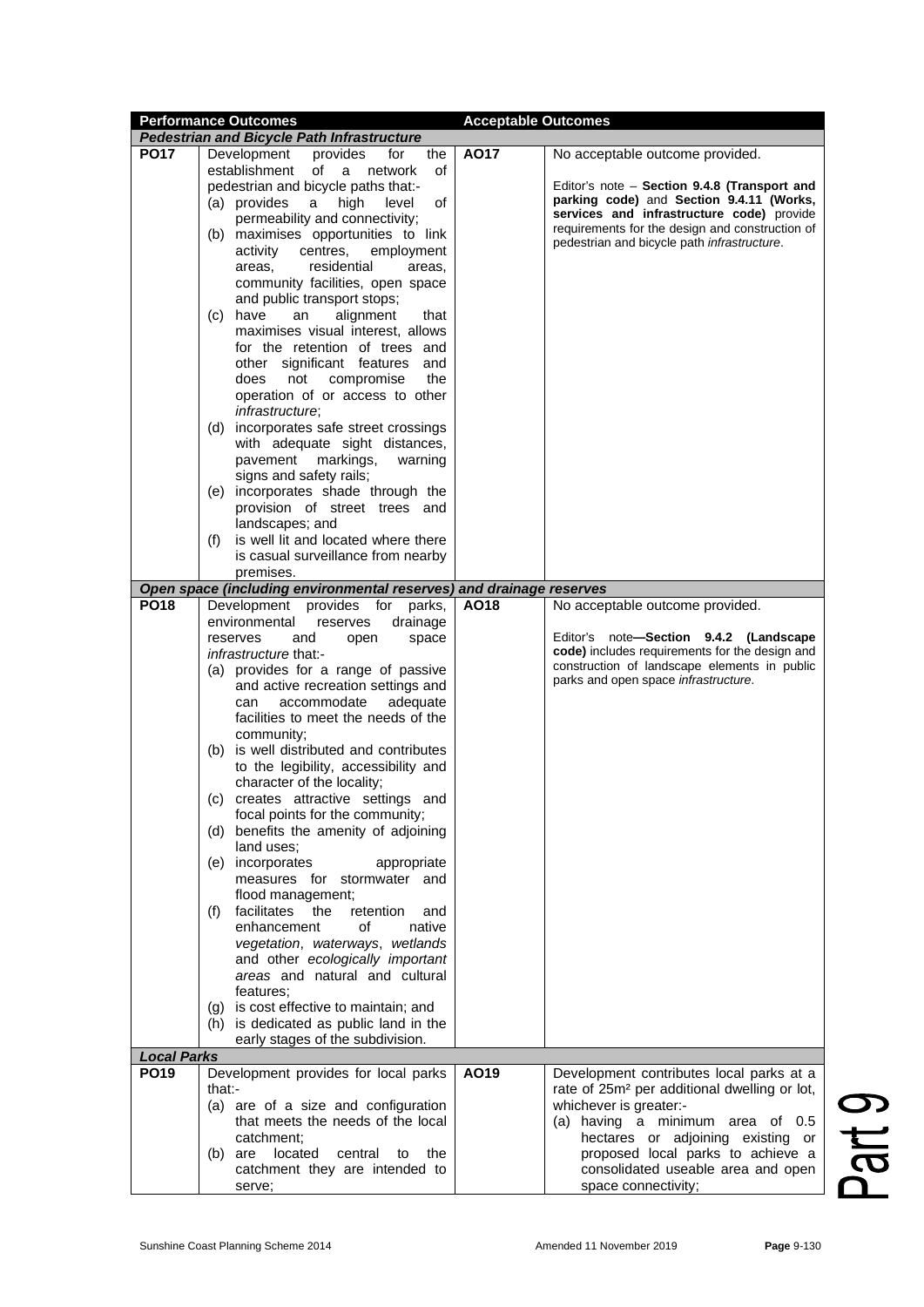|             | <b>Performance Outcomes</b>                                                                                                                                                                                                                                                                                                                                                                                                                                                                                                                                                                                                                         |                            |                                                                                                                                                                                                                                                                                                                                                                                                                                                                                                                                                                                                                                                                                                                                                                                 |
|-------------|-----------------------------------------------------------------------------------------------------------------------------------------------------------------------------------------------------------------------------------------------------------------------------------------------------------------------------------------------------------------------------------------------------------------------------------------------------------------------------------------------------------------------------------------------------------------------------------------------------------------------------------------------------|----------------------------|---------------------------------------------------------------------------------------------------------------------------------------------------------------------------------------------------------------------------------------------------------------------------------------------------------------------------------------------------------------------------------------------------------------------------------------------------------------------------------------------------------------------------------------------------------------------------------------------------------------------------------------------------------------------------------------------------------------------------------------------------------------------------------|
|             | (c) provide a recreation area that is a<br>prominent local feature which<br>contributes to the character and<br>identity of the local area and<br>provides visual relief from the<br>built environment;<br>(d) are designed to accommodate<br>varying and changing recreation<br>activities;<br>(e) are co-located with other open<br>space and community facilities,<br>where possible;<br>integrate<br>with<br>the<br>(f)<br>natural<br>environment;<br>fit<br>for<br>low<br>$(g)$ are<br>purpose,<br>maintenance and minimise asset<br>life cycle costs; and<br>(h) achieve<br>Council's<br>desired<br>standards of service for a local<br>park. | <b>Acceptable Outcomes</b> | (b) located within 500 metres of the<br>catchment the park is intended to<br>serve; and<br>(c) in accordance with the Planning<br>scheme policy for development<br>works.<br>Editor's note-local parks are required to be<br>provided<br>where identified<br>in council's<br>Environment and Liveability Strategy or a local<br>plan area or one or more of the following<br>applies:<br>(a) the development creates a residential<br>catchment generating the need for a local<br>park; or,<br>the development extends an existing<br>(b)<br>residential catchment, generating the<br>need to either extend an existing local<br>park, or, provide an additional local park;<br>or,<br>(c)<br>the development extends an existing<br>residential catchment that is not already |
|             | <b>Stormwater Management Infrastructure</b>                                                                                                                                                                                                                                                                                                                                                                                                                                                                                                                                                                                                         |                            | serviced by a local park.                                                                                                                                                                                                                                                                                                                                                                                                                                                                                                                                                                                                                                                                                                                                                       |
| <b>PO20</b> | Development provides for the effective<br>drainage of lots and roads in a<br>manner that:-<br>(a) maintains<br>and<br>the<br>restores<br>natural flow regime;<br>(b) effectively manages stormwater<br>quality and quantity; and<br>(c) ensures no adverse impacts on<br>receiving waters and surrounding<br>land.                                                                                                                                                                                                                                                                                                                                  | AO20                       | No acceptable outcome provided.<br>Editor's note-Section 9.4.6 (Stormwater<br>management code) includes requirements for<br>the design and construction of stormwater<br>management <i>infrastructure</i> .                                                                                                                                                                                                                                                                                                                                                                                                                                                                                                                                                                     |
|             | <b>Infrastructure and Services</b>                                                                                                                                                                                                                                                                                                                                                                                                                                                                                                                                                                                                                  |                            |                                                                                                                                                                                                                                                                                                                                                                                                                                                                                                                                                                                                                                                                                                                                                                                 |
| <b>PO21</b> | Development provides that each lot is<br>provided<br>with<br>appropriate<br>development<br>infrastructure<br>and<br>services commensurate with the<br>nature and location of the subdivision.                                                                                                                                                                                                                                                                                                                                                                                                                                                       | AO21.1                     | In urban areas, new lots are connected<br>to:-<br>$(a)$ the<br>reticulated<br>water<br>supply<br>infrastructure network;<br>(b) the reticulated sewer infrastructure<br>networks;<br>reticulated<br>electricity<br>(c)<br>the<br><i>infrastructure</i> network; and<br>(d) where available, a high speed<br>telecommunications<br>infrastructure<br>network.                                                                                                                                                                                                                                                                                                                                                                                                                    |
|             |                                                                                                                                                                                                                                                                                                                                                                                                                                                                                                                                                                                                                                                     |                            | Editor's note-Section 9.4.6 (Stormwater<br>management code) and Section<br>9.4.7<br>(Sustainable<br>design<br>code)<br>include<br>requirements for integrated water management<br>and dual water reticulation systems that may<br>reduce demand upon the reticulated water<br>supply infrastructure network.                                                                                                                                                                                                                                                                                                                                                                                                                                                                    |
|             |                                                                                                                                                                                                                                                                                                                                                                                                                                                                                                                                                                                                                                                     | AO21.2                     | In urban areas, where 5 or more new lots<br>are created or a new road is created,<br>electricity supply infrastructure is provided<br>underground.                                                                                                                                                                                                                                                                                                                                                                                                                                                                                                                                                                                                                              |
|             |                                                                                                                                                                                                                                                                                                                                                                                                                                                                                                                                                                                                                                                     | AO21.3                     | In non-urban areas, new lots are provided<br>with:-<br>(a) a connection to the reticulated water<br>supply infrastructure network, where<br>available;<br>(b) a connection to the reticulated sewer<br>infrastructure<br>network,<br>where<br>available, or<br>otherwise an<br>area                                                                                                                                                                                                                                                                                                                                                                                                                                                                                             |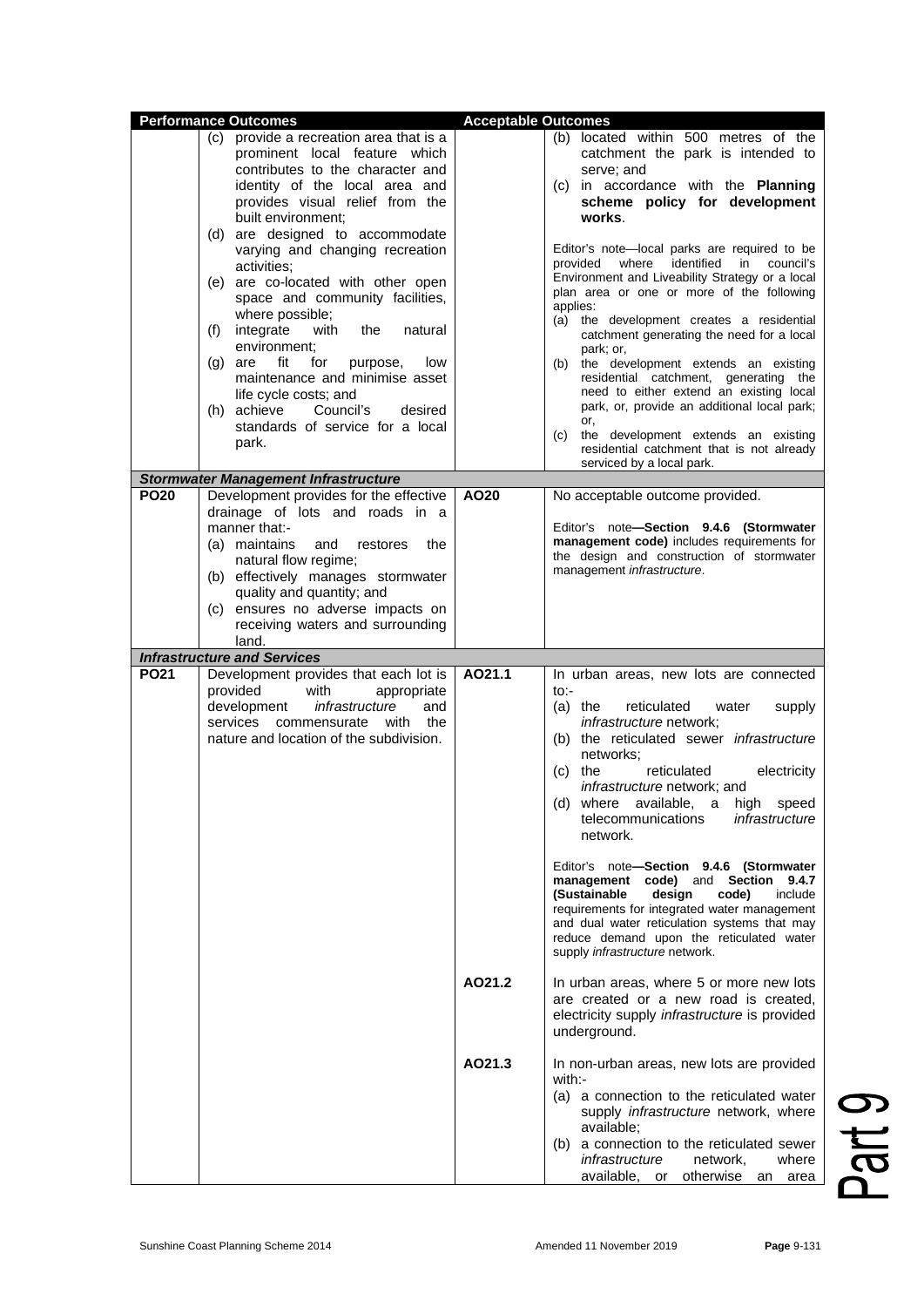|             | <b>Performance Outcomes</b>                                                                                                                                                                                                                                  | <b>Acceptable Outcomes</b> |                                                                                                                                                                                                                                                                                                                                                                                                                                                                                                                                                                                                                                         |
|-------------|--------------------------------------------------------------------------------------------------------------------------------------------------------------------------------------------------------------------------------------------------------------|----------------------------|-----------------------------------------------------------------------------------------------------------------------------------------------------------------------------------------------------------------------------------------------------------------------------------------------------------------------------------------------------------------------------------------------------------------------------------------------------------------------------------------------------------------------------------------------------------------------------------------------------------------------------------------|
|             |                                                                                                                                                                                                                                                              |                            | suitable to accommodate an on-site<br>effluent<br>treatment<br>and<br>disposal<br>system;<br>connection to the<br>reticulated<br>(c)<br>a<br>electricity <i>infrastructure</i> network or a<br>separate electricity<br>generation<br>source; and<br>where available, access to a high<br>(d)<br>speed telecommunications network.                                                                                                                                                                                                                                                                                                       |
|             | <b>Waterway Esplanades</b>                                                                                                                                                                                                                                   |                            |                                                                                                                                                                                                                                                                                                                                                                                                                                                                                                                                                                                                                                         |
| <b>PO22</b> | Development involving subdivision<br>including or adjacent to a major<br>waterway (stream order 3 or above)<br>provides for continuous public access<br>along the full length of the waterway,<br>in addition to any requirement for park<br>and open space. | AO22                       | Development provides for<br>public<br>a<br>esplanade to be provided for land<br>adjoining any waterway of stream order 3<br>above, where identified<br>or<br>on a<br>Biodiversity, Waterways and Wetlands<br>Overlay Map, which:-<br>(a) in respect to a waterway of stream<br>order 5 or above, is a minimum of 30<br>metres wide measured from the high<br>bank:<br>in respect to a <i>waterway</i> of stream<br>(b)<br>order 3 or 4, is a minimum of 10<br>metres wide measured from the high<br>bank;<br>is dedicated as public land; and<br>(c)<br>has legal access from a public place<br>(d)<br>for the purposes of maintenance. |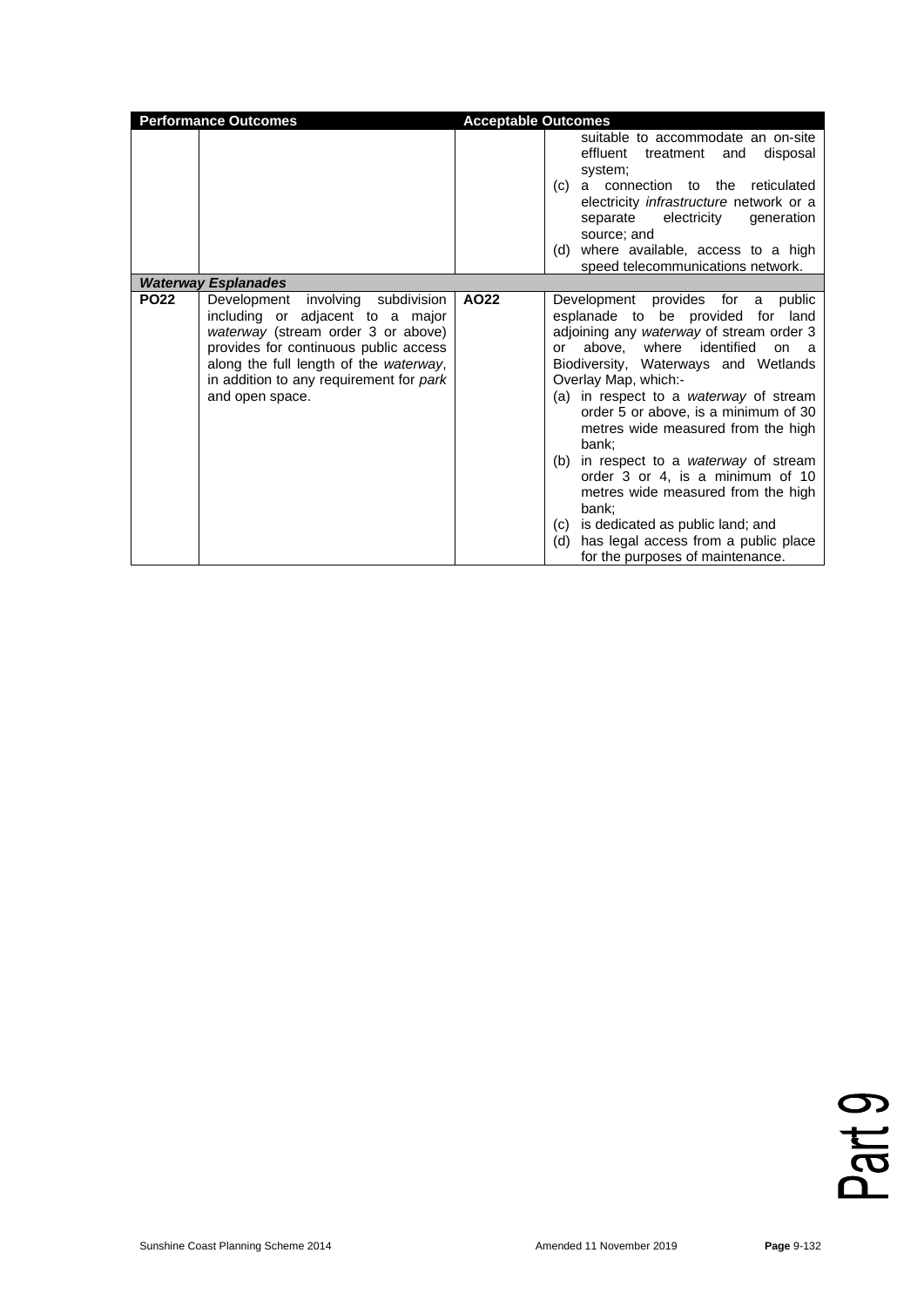| Column 1                                                                                                |                                                          | Column <sub>2</sub>                                      |                                                          | Column 3                           | Column 4             |
|---------------------------------------------------------------------------------------------------------|----------------------------------------------------------|----------------------------------------------------------|----------------------------------------------------------|------------------------------------|----------------------|
| Zone                                                                                                    | <b>Minimum lot size</b>                                  |                                                          |                                                          | <b>Minimum</b>                     | <b>Minimum</b>       |
|                                                                                                         | Column 2A<br>Slope $\leq 15\%$                           | Column 2B<br>Slope $> 15%$<br>and $\leq 20\%$            | Column 2C<br>Slope $> 20\%$                              | square or<br>rectangle<br>(metres) | frontage<br>(metres) |
| Low density residential zone                                                                            | 600m <sup>2</sup>                                        | 1.000m <sup>2</sup>                                      | 1.500m <sup>2</sup>                                      | 15 x 20                            | 15                   |
| Medium density residential zone                                                                         | 800m <sup>2</sup>                                        | 1,000m <sup>2</sup>                                      | 1,500m <sup>2</sup>                                      | 15 x 20                            | 15                   |
| High density residential zone                                                                           | 800m <sup>2</sup>                                        | 1,000m <sup>2</sup>                                      | 1,500m <sup>2</sup>                                      | $20 \times 30$                     | 20                   |
| Tourist accommodation zone                                                                              | 1,000m <sup>2</sup>                                      | 1,000m <sup>2</sup>                                      | 1,500m <sup>2</sup>                                      | $20 \times 40$                     | 20                   |
| Principal centre zone                                                                                   | 400m <sup>2</sup>                                        | 1,000m <sup>2</sup>                                      | 1.000m <sup>2</sup>                                      | $10 \times 12$                     | Not specified        |
| Major centre zone                                                                                       | 400m <sup>2</sup>                                        | 1,000m <sup>2</sup>                                      | 1,000m <sup>2</sup>                                      | $10 \times 12$                     | Not specified        |
| District centre zone                                                                                    | 400m <sup>2</sup>                                        | 1,000m <sup>2</sup>                                      | 1,000m <sup>2</sup>                                      | 10 x 12                            | Not specified        |
| Local centre zone                                                                                       | 400m <sup>2</sup>                                        | 1.000m <sup>2</sup>                                      | 1.000m <sup>2</sup>                                      | $10 \times 12$                     | Not specified        |
| Specialised centre zone                                                                                 | 1,000m <sup>2</sup>                                      | 1,000m <sup>2</sup>                                      | 1,000m <sup>2</sup>                                      | $20 \times 40$                     | 20                   |
| Sport and recreation zone                                                                               | Not specified                                            | Not specified                                            | Not specified                                            | Not specified                      | Not specified        |
| Open space zone                                                                                         | Not specified                                            | Not specified                                            | Not specified                                            | Not specified                      | Not specified        |
| Low impact industry zone                                                                                | 1,000m <sup>2</sup>                                      | 1,000m <sup>2</sup>                                      | 1,000m <sup>2</sup>                                      | $20 \times 40$                     | 20                   |
| Medium impact industry zone                                                                             | 1,500m <sup>2</sup>                                      | 1,500m <sup>2</sup>                                      | 1,500m <sup>2</sup>                                      | $30 \times 40$                     | 30                   |
| High impact industry zone                                                                               | 4,000m <sup>2</sup>                                      | 4,000m <sup>2</sup>                                      | 4,000m <sup>2</sup>                                      | $30 \times 40$                     | 40                   |
| Waterfront and marine industry<br>zone                                                                  | 1.000m <sup>2</sup>                                      | 1.000m <sup>2</sup>                                      | 1.000m <sup>2</sup>                                      | $20 \times 40$                     | 20                   |
| Community facilities zone                                                                               | Not specified                                            | Not specified                                            | Not specified                                            | Not specified                      | Not specified        |
| Environmental management and<br>conservation zone                                                       | Not specified                                            | Not specified                                            | Not specified                                            | Not specified                      | Not specified        |
| Limited development (landscape<br>residential) zone                                                     | No new lots to be created                                |                                                          |                                                          |                                    |                      |
| Rural zone                                                                                              | 100 hectares                                             | 100 hectares                                             | 100 hectares                                             | Not specified                      | 250                  |
| residential zone where<br>Rural<br>within<br>the<br>residential<br>rural<br>growth management boundary. | 6.000m <sup>2</sup><br>(minimum<br>average 1<br>hectare) | 6.000m <sup>2</sup><br>(minimum<br>average 1<br>hectare) | 6,000m <sup>2</sup><br>(minimum<br>average 1<br>hectare) | 50 x 100                           | 60                   |
| residential<br>Rural<br>zone<br>not<br>otherwise specified.                                             | No new lots to be created                                |                                                          |                                                          |                                    |                      |
| Emerging community zone                                                                                 | 10 hectares                                              | 10 hectares                                              | 10 hectares                                              | Not specified                      | 100                  |
| Tourism zone                                                                                            | Not specified                                            |                                                          |                                                          |                                    |                      |

### **Table 9.4.4.3.2 Minimum lot size and dimensions**[15](#page-10-0) [16](#page-10-1) [17](#page-10-2) [18](#page-10-3)

<span id="page-10-0"></span><sup>15</sup> Note—the minimum lot size requirements specified in column 2 of **Table 9.4.4.3.2 (Minimum lot size and dimensions)** may be varied by an applicable local plan or structure plan.

<span id="page-10-1"></span><sup>16</sup> Note—where a local plan or structure plan varies the minimum lot size requirements specified in column 2 of **Table 9.4.4.3.2 (Minimum lot size and dimensions)**, it does not override the requirement for a larger lot size to be provided on sloping sites (i.e. column 2B and 2C of **Table 9.4.4.3.2** continue to apply to the extent relevant).

<span id="page-10-2"></span><sup>&</sup>lt;sup>17</sup> Note—for land included in the Medium density residential zone or Emerging community zone, the minimum lot size requirements specified in column 2 of **Table 9.4.4.3.2 (Minimum lot size and dimensions)** may be varied by an approved plan of development that complies with the criteria for small lot housing and, where in the Medium density residential zone, provides for a minimum lot size of 300m<sup>2</sup>.

<span id="page-10-3"></span><sup>18</sup> Note—where **Table 9.4.4.3.2 (Minimum lot size and dimensions)** has not specified a minimum lot size or other dimension, development must satisfy Performance Outcome PO3.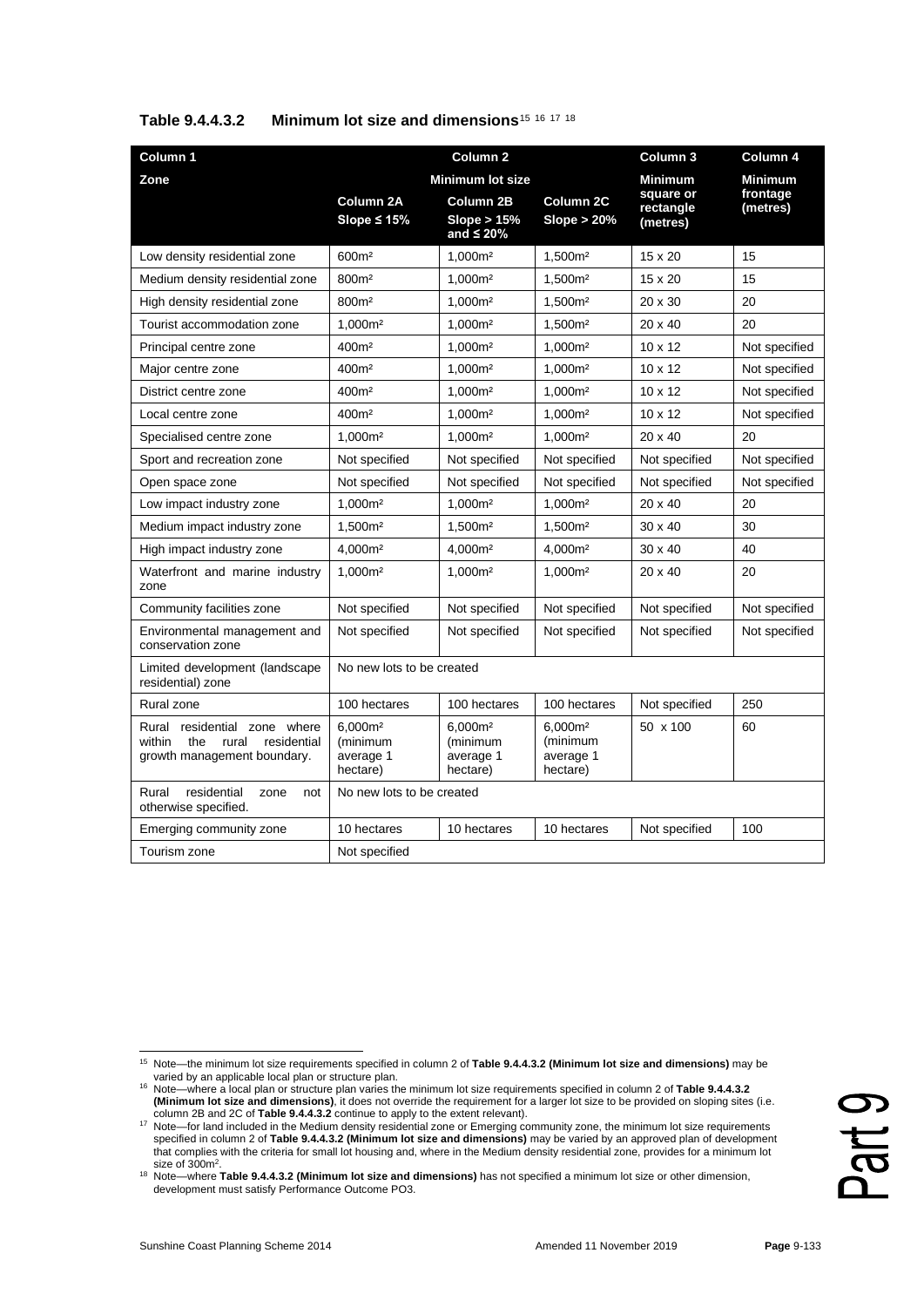## **Table 9.4.4.3.3 Design criteria for small residential lots**

| Column 1                   | Column <sub>2</sub>                                                                                                                                                                                                                                                                                                                                                                                                                                     | Column 3                                                                                                                                                                                | Column 4                                                        |
|----------------------------|---------------------------------------------------------------------------------------------------------------------------------------------------------------------------------------------------------------------------------------------------------------------------------------------------------------------------------------------------------------------------------------------------------------------------------------------------------|-----------------------------------------------------------------------------------------------------------------------------------------------------------------------------------------|-----------------------------------------------------------------|
| Design element             | <b>Row lots</b>                                                                                                                                                                                                                                                                                                                                                                                                                                         | <b>Narrow lots</b>                                                                                                                                                                      | <b>Small lots</b>                                               |
| Lot Width                  | < 10 metres                                                                                                                                                                                                                                                                                                                                                                                                                                             | $10 - 15$ metres                                                                                                                                                                        | > 15 metres                                                     |
| Access                     | Via laneway with a minimum<br>width of 6 metres except<br>where orientation of <i>private</i><br>open space is optimised by<br>having vehicle access via the<br>primary street frontage.                                                                                                                                                                                                                                                                | Not specified                                                                                                                                                                           | In accordance<br>with<br>Queensland<br>the<br>Development Code. |
| Garages                    | metre for a minimum width of 50% of the garage width.                                                                                                                                                                                                                                                                                                                                                                                                   | A double garage may only be provided on a lot with a frontage<br>less than 12.5 metres where the second storey extends over<br>the garage towards the street frontage by a minimum of 1 |                                                                 |
| Maximum Site Cover         | 60%                                                                                                                                                                                                                                                                                                                                                                                                                                                     | 50%                                                                                                                                                                                     |                                                                 |
| Minimum Private Open Space | 20m <sup>2</sup> with 4 metre dimension<br>generally at rear of dwelling.                                                                                                                                                                                                                                                                                                                                                                               | 30m <sup>2</sup> with 5 metre dimension<br>generally at rear of dwelling.                                                                                                               |                                                                 |
| Minimum Planting           | 20m <sup>2</sup> with access to deep soil<br>and sky with $12m^2$ at primary<br>street frontage.                                                                                                                                                                                                                                                                                                                                                        | 30m <sup>2</sup> with access to deep soil<br>and sky with $15m^2$ at primary<br>street frontage.                                                                                        |                                                                 |
| Minimum Front Setback      | when single street address provided; and                                                                                                                                                                                                                                                                                                                                                                                                                | (a) 5.5 metres to garage door and 4 metres to house wall<br>(b) 4 metres to house wall and 2 metres to verandah /<br>balcony when vehicle access provided by rear laneway.              |                                                                 |
| Minimum Rear Setback       | 4 metres where abutting another residential lot; and<br>(a)<br>storey where adjoining a laneway.                                                                                                                                                                                                                                                                                                                                                        | (b) 1 metre to ground <i>storey</i> and 0.5 metre to first upper                                                                                                                        |                                                                 |
| Minimum Side Setback       | 1 metre where not nominated as built to boundary on the plan<br>of development.                                                                                                                                                                                                                                                                                                                                                                         |                                                                                                                                                                                         |                                                                 |
| Minimum Parking            | (a) for a lot exceeding 300m <sup>2</sup> —at least 2 (two) car parking<br>spaces with at least one space capable of being covered;<br>0r<br>(b) for a lot not exceeding 300m <sup>2</sup> —at least 1 (one) covered<br>car parking space.<br>Note-car parking spaces may be provided in a tandem<br>configuration provided that all spaces are wholly contained<br>within the site such that parked vehicles do not protrude into<br>the road reserve. |                                                                                                                                                                                         |                                                                 |
| <b>Front Entry</b>         | Pedestrian entry and door visible and accessible from primary<br>street frontage.                                                                                                                                                                                                                                                                                                                                                                       |                                                                                                                                                                                         |                                                                 |
| <b>Street Surveillance</b> | Minimum 1 living space overlooking the primary street<br>frontage.                                                                                                                                                                                                                                                                                                                                                                                      |                                                                                                                                                                                         |                                                                 |
| <b>Front Fence</b>         | (a) Maximum of 1.8 metres high;<br>(b) 50% transparent where exceeding 1.2 metres high; and<br>(c) Articulated to allow for dense landscape screening.                                                                                                                                                                                                                                                                                                  |                                                                                                                                                                                         |                                                                 |
| Light and Air              | <b>Buildings</b><br>that exceed 8<br>metres in depth must be<br>provided with a courtyard<br>within the building footprint<br>that<br>minimum<br>has<br>a<br>dimension of 2 metres x 2<br>metres.                                                                                                                                                                                                                                                       | Not specified                                                                                                                                                                           |                                                                 |

Part 9